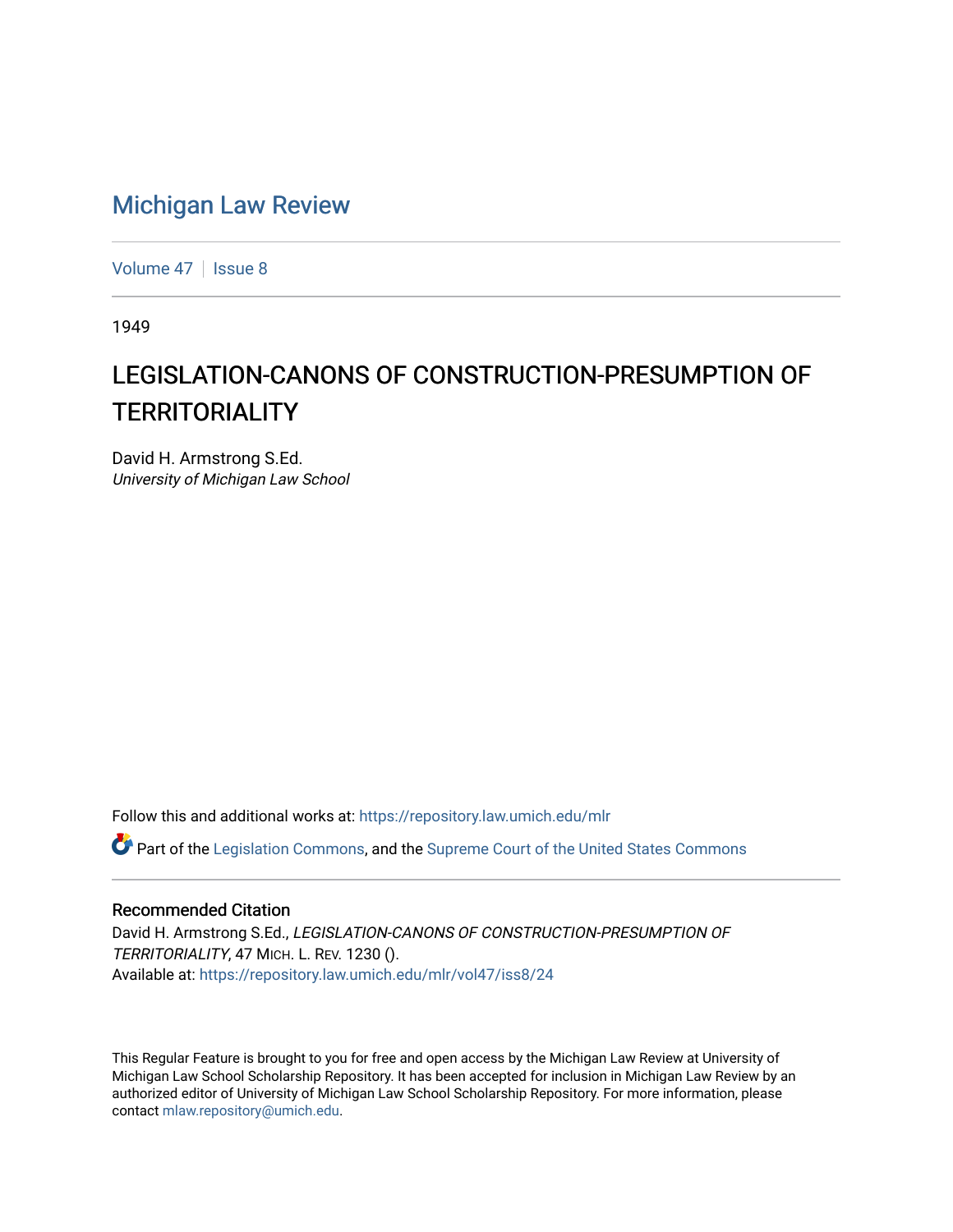LEGISLATION-CANONS OF CONSTRUCTION-PRESUMPTION OF TERRITORIAL-ITY-Plaintiff, an American citizen, was employed by defendant contractor to work on construction in Iraq carried on under a contract with the United States. Plaintiff brought suit in New York for overtime pay under the Federal Eight Hour Law1 applying to work done under "Every contract made to which the United States ... is a party .... " A verdict for the plaintiff was upheld by the New York Court of Appeals.2 On certiorari to the United States Supreme Court, *held*, reversed. In absence of contrary intent, legislation is presumed to apply only within the territorial jurisdiction of the country. *Foley Bros., Inc., v. Filardo,* 336 U.S. 281, 69 S.Ct. 575 (1949).

Increasing use of legislative records and other indications of legislative policy have featured the movement away from strict adherence to the literal meaning of the words of a statute and from the rigid application of ancient canons.3 But as

1 40 u.s.c. (1946) §§ 321-326.

<sup>2</sup>Filardo v. Foley Bros., 297 N.Y. 217, 78 N.E. (2d) 480 (1948), reversing 272 App. Div. 446, 71 N.Y.S. (2d) 592 (1947).

<sup>3</sup>See Transcontinental & Western Air v. Civil Aeronautics Board, (U;S. 1949) 69 S.Ct. 756; United States v. American Trucking Assns., 310 U.S. 534, 60 S.Ct. 1059 (1940).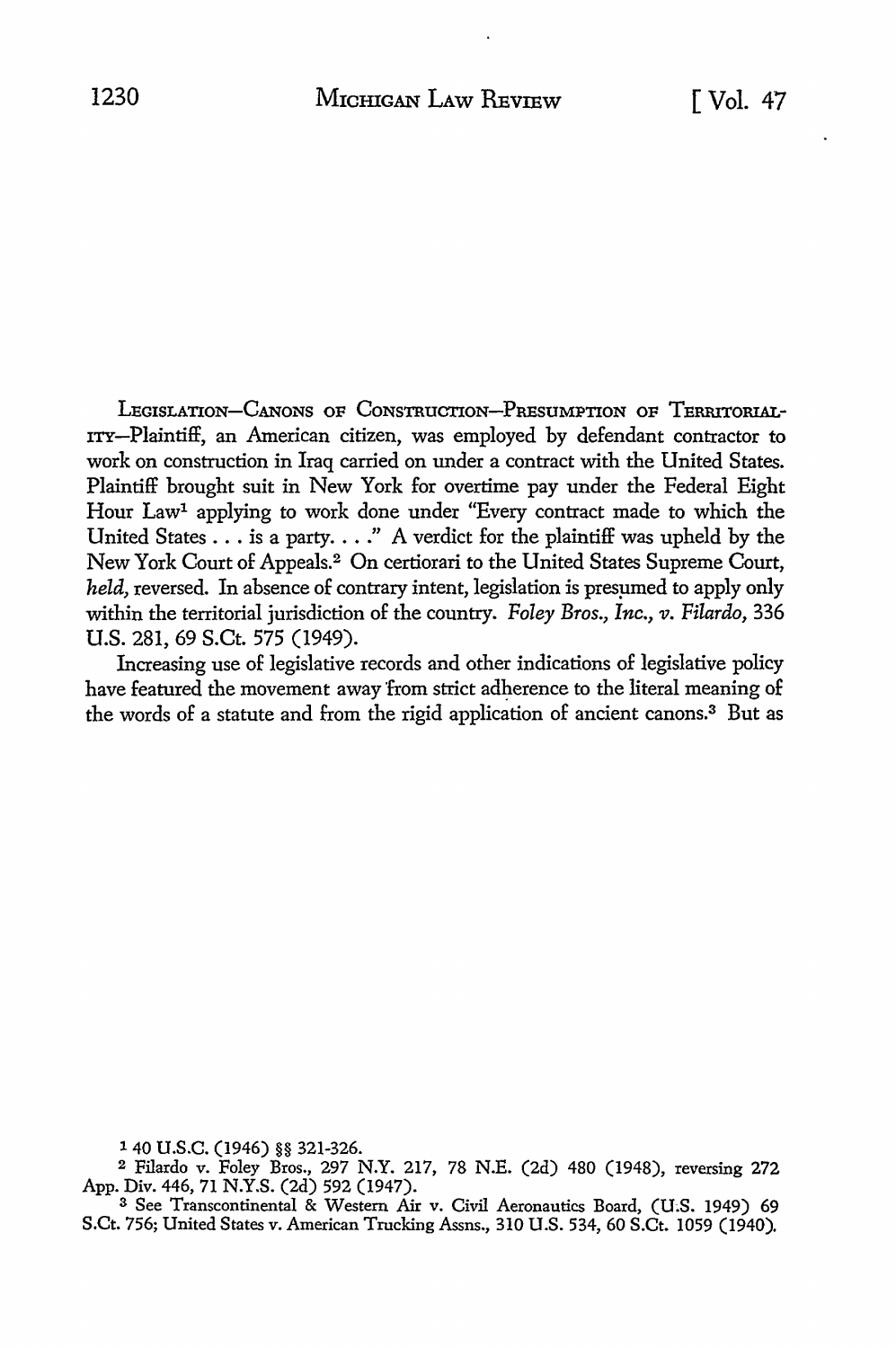legislation becomes wider in scope its boundaries become more difficult to define, and greater are the areas in which there is no ascertainable legislative policy or intention.<sup>4</sup>The problem of a court in such a case is a difficult one. Justice Reed, however, resolves it easily in the principal case by applying "The canon of construction which teaches that legislation of Congress, unless a contrary intent appears, is meant to apply only within the territorial jurisdiction of the United States. . . ." In support of this presumption, the Court cites only *Blackmer v*. *United States<sup>5</sup>* in which Justice Hughes dismissed the rule as one of construction rather than power. The presumption was earlier applied by Justice Holmes in *American Banana Co. v. United Fruit Co.* 6 where he refused to apply the Sherman Act to alleged monopolistic practices in South America. Basing his decision on the notions of the conllict of laws that "the character of an act as lawful or unlawful must be determined wholly by the law of the country where the act is done," Holmes concluded that legislation is prima facie territorial. An exception to this doctrine was spelled out in *United States v. Bowman* where the rule of interpretation was said not to apply to criminal statutes "not logically dependent on their locality for the Government's jurisdiction."7 The use of the canon in the principal case is "based on the assumption that Congress is primarily concerned with domestic conditions," rather than upon an analysis of possible factors that should preclude extra-territorial application.8 The concurring opinion of Justice Frankfurter, however, supplies a far clearer exposition of the administrative and economic difficulties involved in applying the law to foreign work.<sup>9</sup> It would seem that the validity of the Court's conclusion in this case ought to rest on the weight of his arguments rather than upon the presumption of territoriality. The eight hour law appears to have been passed with mixed motives, and without considera-

4 While the courts and most writers speak of legislative intent and purpose, see Radin, "Statutory Interpretation," 43 HARV. L. REv. 863 at 881 (1930): "The 'intent of the legislature' is a futile bit of fiction." Cf. Landis, "A Note on 'Statutory Interpretation'," 43 HARv. L. REv. 886 at 892 (1930). Frankfurter warns that "intention" is a "beclouding characterization"; Frankfurter, "Some Reflections on the Reading of Statutes," 47 CoL. L. REv. 527 (1947).

<sup>5</sup>284 U.S. 421 at 437, 52 S.Ct. 252 (1932); cited in principal case at 285.

s 213 U.S. 347 at 356, 29 S.Ct. 511 (1909). Cf. Ex parte Blair, 12 Ch. D. 522 at 528 (1879).

 $7260$  U.S. 94 at 98, 43 S.Ct. 39 (1922). The presumption has also been applied in state court decisions refusing out-of-state charities the benefit of local tax exemption laws. Such cases are based on both a strict construction of tax exemptions and a view of exemptions as a reward for charitable services within the state. In re Robinson's Estate, 138 Neb. 101, 292 N.W. 48 (1940). A few other applications of the presumption may be found in 2 LEWIS, SUTHERLAND ON STATUTORY CONSTRUCTION, §513 (1904). For the English decisions see RANDALL, BEAL'S CARDINAL RULES OF LEGAL INTERPRETATION 270 (1924).

s Principal case at 285.

9 Id. at 296. Justice Frankfurter relies on the same policy factors that he found in Vermilya-Brown Co. v. Connell, 335 **U.S.** 377, 69 S.Ct. 140 (1948), where he dissented from the decision applying the Fair Labor Standards Act to leased bases in foreign countries on the ground that we should not impose domestic standards upon foreign economies. His concurrence in the principal case vigorously attacks the inconsistency of the majority.